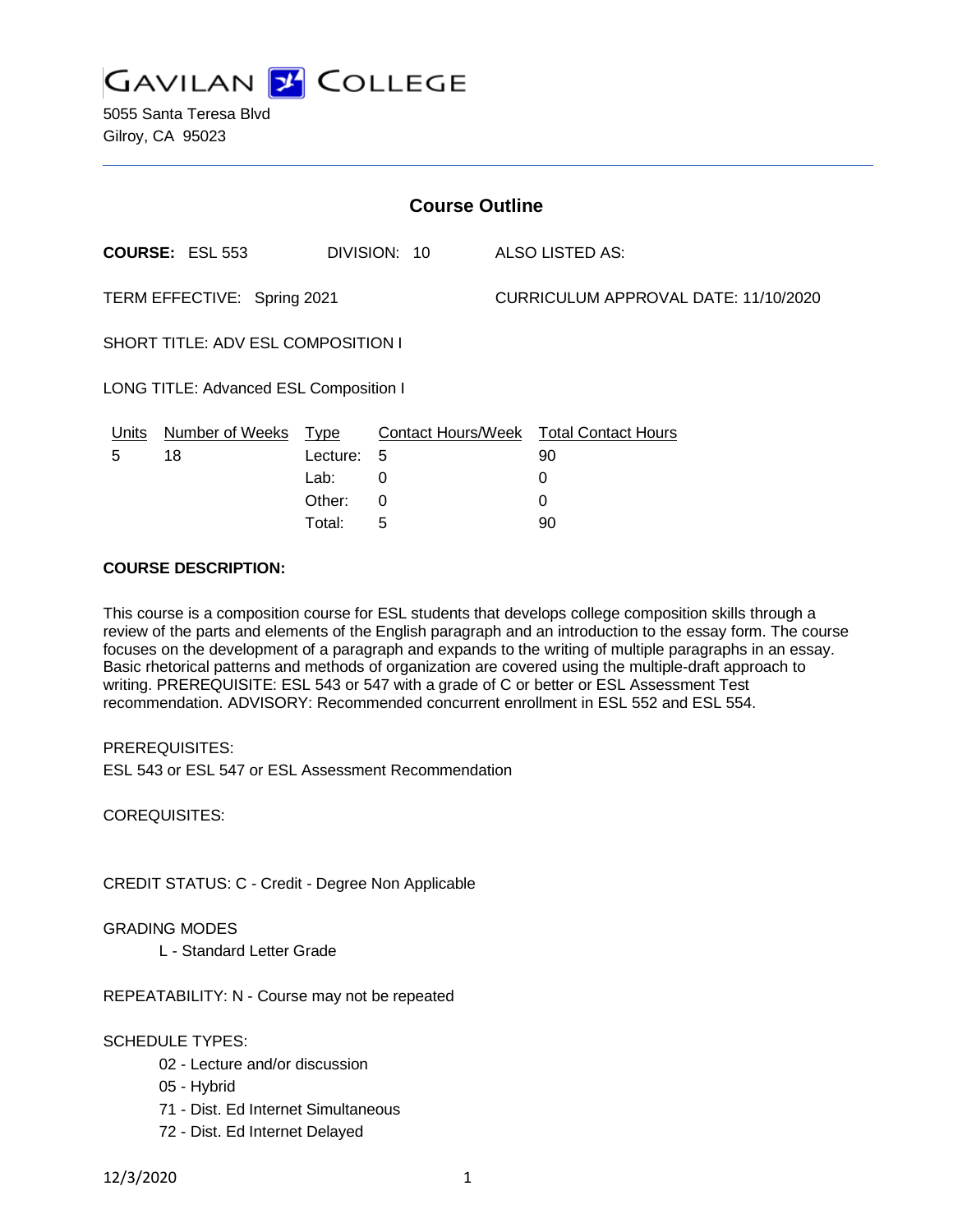# **STUDENT LEARNING OUTCOMES:**

By the end of this course, a student should:

1. Using the writing process and a variety of rhetorical patterns, write paragraphs with topic sentences, body support, and concluding sentences.

2. Write and differentiate among simple, compound, and complex sentences and use correct punctuation avoiding run-on, comma splice, and fragment errors.

3. Identify and develop an educational plan with a counselor.

## **CONTENT, STUDENT PERFORMANCE OBJECTIVES, OUT-OF-CLASS ASSIGNMENTS**

Curriculum Approval Date: 11/10/2020

#### CONTENT: 4 Hours

Students are introduced to course objectives, provide an assessment of their writing ability, have an orientation to the ESL

computer lab, learn journal requirements, and discuss the influence of culture on writing. The cultural and academic expectations of English writing are discussed.

HOMEWORK: Students prepare journal

topics, use ESL software, work ESL tutors, and do textbook exercises.

STUDENT PERFORMANCE OBJECTIVES: develop a journal topic and explain the critical role of culture in writing.

CONTENT: 12

**Hours** 

Students recognize paragraph format and identify the steps of the writing process. Students review the structure of simple sentences, capitalization and subject-verb agreement rules and identify

sentence fragments. Students attend a two-hour long Kickstart Orientation (in tutoring groups) and learn about the next steps (Math Assessment, Ed Plan, and GUID 210) to qualify for Priority Registration.

## HOMEWORK: Students

prepare journal topics, use ESL software, work with ESL tutors and do textbook exercises. They make an appointment with a counselor to discuss and prepare their Ed Plans.

#### STUDENT PERFORMANCE

OBJECTIVES: recognize writing as a process with specific

steps, utilize correct paragraph format, write simple sentences, identify fragments, discuss their future academic goals and begin preparing an

Ed Plan.

#### CONTENT: 12 Hours

Students study models of narrative writing and identify time word transitions. They study the "three comma rules" and write compound sentences. They are introduced to the

techniques of freewriting and peer editing.

HOMEWORK: Students prepare journal topics, use ESL software, work with ESL tutors, do textbook exercises and write a narrative paragraph.

#### STUDENT

PERFORMANCE OBJECTIVES: freewrite to generate ideas for a paragraph, write a narrative paragraph, and do both self and peer editing of the paragraph with special focus on correcting subject-verb agreement errors and fragments, and utilizing simple and compound sentences, commas and time word transitions.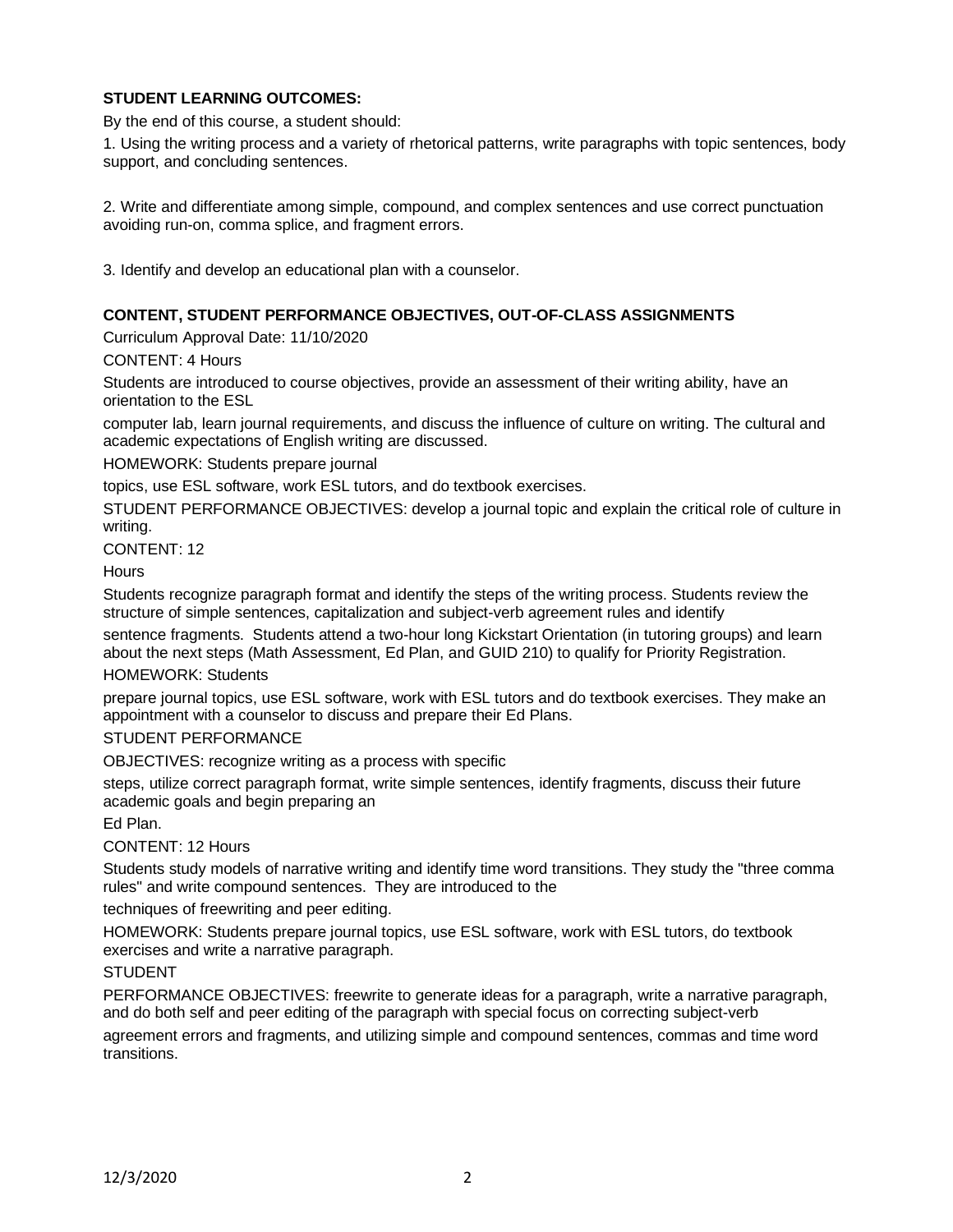# CONTENT: 12 Hours

Students learn the three parts of the paragraph: the topic sentence,

support (examples), and the concluding sentence. They are introduced to paragraph outlining.

HOMEWORK: Students prepare journal topics, use ESL software, work with ESL tutors and do textbook exercises.

STUDENT PERFORMANCE OBJECTIVES: identify the parts of a paragraph and organize ideas for a paragraph by creating an outline.

CONTENT: 12 Hours

Students study models of descriptive writing

and learn how to write a topic sentence, provide adequate support and maintain unity. They cluster to generate ideas before writing a descriptive paragraph. They do peer and self-editing. They

continue to review and practice writing compound sentences. They do an ungraded timed in-class writing.

HOMEWORK: Students prepare journal topics, use ESL software, work with ESL tutors, do textbook exercises and write a descriptive paragraph.

STUDENT PERFORMANCE OBJECTIVES: cluster to generate ideas for a paragraph, create an outline, write a unified spatial-order descriptive paragraph with a

clear topic sentence, adequate support, and a strong concluding sentence, and do self and peer editing of the paragraph. They apply writing skills to timed in-class writing (ungraded).

CONTENT: 12

**Hours** 

Students study models of logical division (or classification) paragraphs and identify the types of transitions used in this rhetorical pattern. They practice writing topic sentences, supporting

sentences and concluding sentences. They learn to distinguish fact from opinion when writing

supporting sentences. They practice correcting fragments, run-ons and comma splice errors. HOMEWORK:

Students prepare journal topics, use ESL software, work with ESL tutors, do textbook exercises and write a logical division paragraph. Students do an ungraded timed in-class writing.

STUDENT

PERFORMANCE OBJECTIVES: utilize any of the pre-writing techniques already studied to generate ideas for a paragraph, create an outline, write a logical division paragraph with a clear topic sentence,

adequate factual support and a strong concluding sentence, do self and peer editing, with a special focus on correcting any fragments, run-ons or comma splice errors, and apply writing skills to timed

in-class writing (ungraded).

CONTENT: 12 Hours

Students study models of comparison-contrast paragraphs using both the block and point by point methods of development. They learn how to formulate the

topic and concluding sentences as well as transition words typically used in this rhetorical pattern. They are introduced to complex sentences and parallel structure. They do a graded timed in-class writing.

HOMEWORK: Students prepare journal topics, use ESL software, work with ESL tutors, do textbook exercises and write a comparison-contrast paragraph.

STUDENT PERFORMANCE OBJECTIVES: utilize any

of the pre-writing techniques already studied to generate ideas for a paragraph, create an outline, write a comparison-contrast paragraph with a clear topic sentence, adequate factual support,

appropriate transition words, and a strong concluding sentence, do self and peer editing, with a special focus on correcting any fragments, run-ons, comma splices or non-parallel structure, and apply writing skills to timed in-class writing (graded).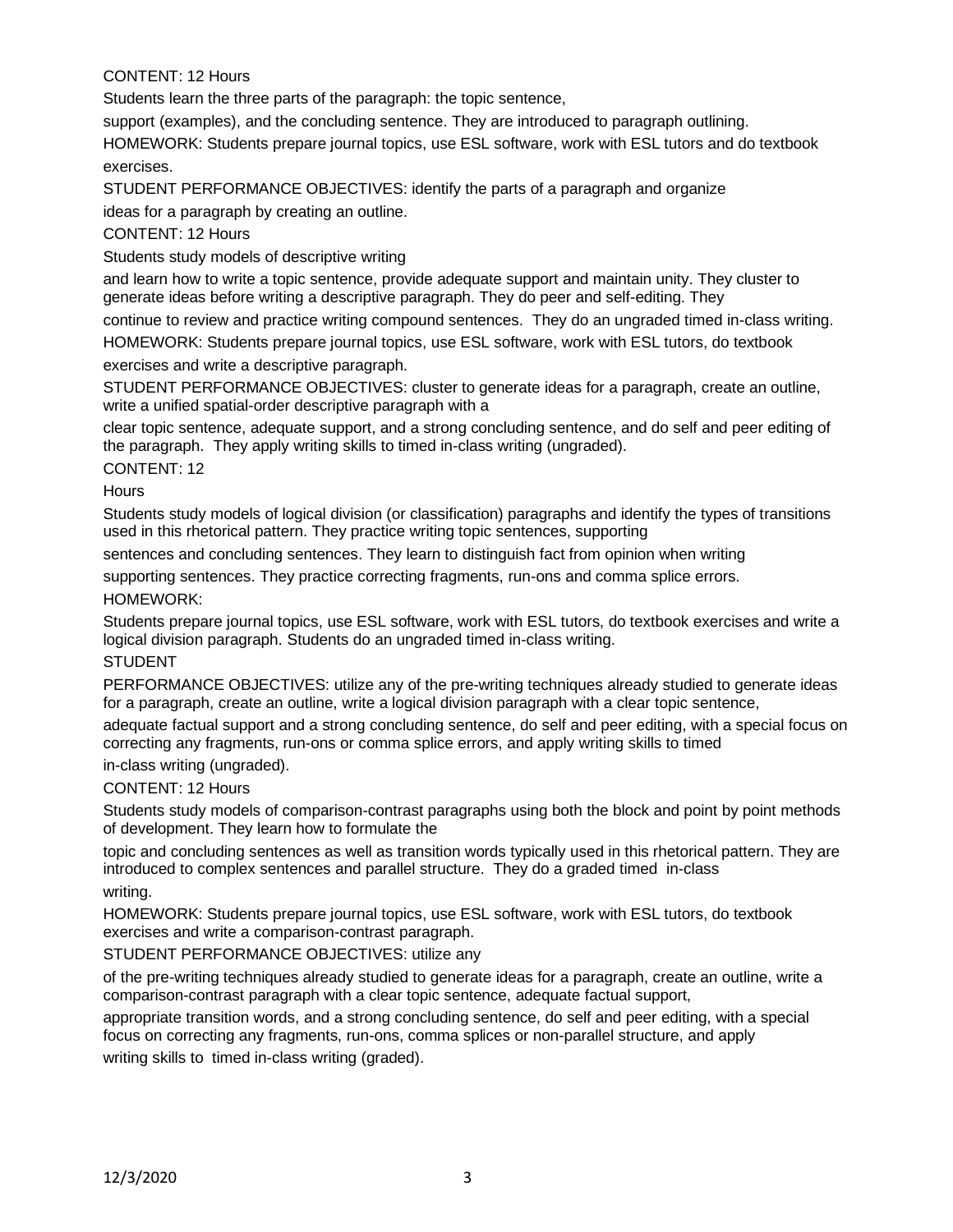## CONTENT: 10 Hours

Students are introduced to the essay, its components and organization, by studying various models.

HOMEWORK: Students prepare

journal topics, use ESL software, work with ESL tutors and do textbook exercises.

STUDENT PERFORMANCE OBJECTIVES: identify the organization and parts of an essay

## CONTENT: 2 Hours

Review for final

exam and completion of Ed Plans.

HOMEWORK: Students use ESL software, work with ESL tutors, do textbook exercises and complete Ed Plans.

STUDENT PERFORMANCE OBJECTIVES: prepare for the final exam by

reviewing: the steps in the writing process, prewriting techniques, outlining, the organizational patterns of narrative, descriptive, logical division and comparison-contrast paragraphs and a basic

academic essay, the concepts of unity and parallelism, the use of transitions, the distinction between fact and opinion, simple, compound and complex sentences, and the correction of fragments,

run-ons and comma splice errors. Students provide a copy of their completed Ed Plans to the instructor.

CONTENT: 2 Hours

FINAL EXAM 4 Hours

Students are introduced to course objectives, provide an

assessment of their writing ability, have an orientation to the ESL computer lab, learn journal requirements, and discuss the influence of culture on writing. The cultural and academic expectations of

English writing are discussed.

HOMEWORK: Students prepare journal topics, use ESL software, work ESL tutors, and do textbook exercises.

STUDENT PERFORMANCE OBJECTIVES: develop a journal topic and

explain the critical role of culture in writing.

CONTENT: 12 Hours

Students recognize paragraph format and identify the steps of the writing process. Students review the structure of simple

sentences, capitalization and subject-verb agreement rules and identify sentence fragments. Students attend an hour long (in class) presentation by the Counseling Department and learn why and how they should prepare an Educational Plan (Ed Plan).

HOMEWORK: Students prepare journal topics, use ESL software, work with ESL tutors and do textbook exercises. They make an appointment with a

counselor to discuss and prepare their Ed Plans.

STUDENT PERFORMANCE OBJECTIVES: recognize writing as a process with specific

steps, utilize correct paragraph format, write simple sentences, identify

fragments, discuss their future academic goals and begin preparing an Ed Plan.

CONTENT: 12 Hours

Students study models of narrative writing and identify time word transitions. They study the "three comma rules" and write compound sentences. They are introduced to the techniques of freewriting and peer editing.

HOMEWORK: Students prepare journal topics, use ESL software, work with ESL tutors, do

textbook exercises and write a narrative paragraph.

STUDENT PERFORMANCE OBJECTIVES: freewrite to generate ideas for a paragraph, write a narrative paragraph, and do both self and peer editing of the

paragraph with special focus on correcting subject-verb agreement errors and fragments, and utilizing simple and compound sentences, commas and time word transitions.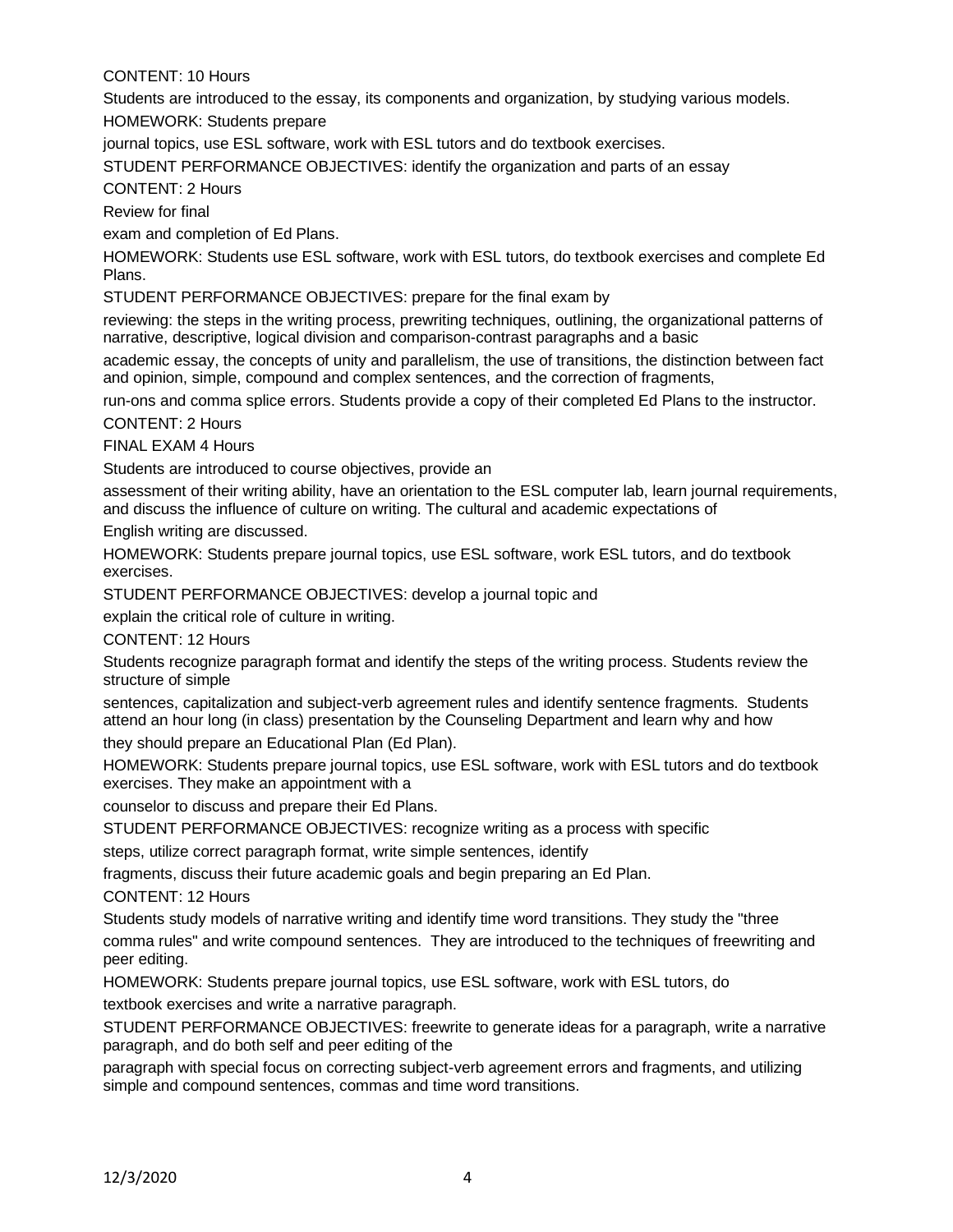## CONTENT: 12 Hours

Students learn

the three parts of the paragraph: the topic sentence, support (examples), and the concluding sentence. They are introduced to paragraph outlining.

HOMEWORK: Students prepare journal topics, use ESL

software, work with ESL tutors and do textbook exercises.

STUDENT PERFORMANCE OBJECTIVES: identify the parts of a paragraph and organize ideas for a paragraph by creating an outline.

CONTENT: 12

**Hours** 

Students study models of descriptive writing and learn how to write a topic sentence, provide adequate support and maintain unity. They cluster to generate ideas before writing a descriptive

paragraph. They do peer and self-editing. They continue to review and practice writing compound sentences. They do an ungraded timed in-class writing.

HOMEWORK: Students prepare journal topics, use

ESL software, work with ESL tutors, do textbook exercises and write a descriptive paragraph.

STUDENT PERFORMANCE OBJECTIVES: cluster to generate ideas for a paragraph, create an outline, write a

unified spatial-order descriptive paragraph with a clear topic sentence, adequate support, and a strong concluding sentence, and do self and peer editing of the paragraph. They apply writing skills

to timed in-class writing (ungraded).

CONTENT: 12 Hours

Students study models of logical division (or classification) paragraphs and identify the types of transitions used in this rhetorical pattern.

They practice writing topic sentences, supporting sentences and concluding sentences. They learn to distinguish fact from opinion when writing

supporting sentences. They practice correcting fragments,

run-ons and comma splice errors.

HOMEWORK: Students prepare journal topics, use ESL software, work with ESL tutors, do textbook exercises and write a logical division paragraph. Students do an

ungraded timed in-class writing.

STUDENT PERFORMANCE OBJECTIVES: utilize any of the pre-writing techniques already studied to generate ideas for a paragraph, create an outline, write a logical

division paragraph with a clear topic sentence, adequate factual support and a strong concluding sentence, do self and peer editing, with a special focus on correcting any fragments, run-ons or comma

splice errors, and apply writing skills to timed in-class writing (ungraded).

CONTENT: 12 Hours

Students study models of comparison-contrast paragraphs using both the block and point by point methods of development. They learn how to formulate the topic and concluding sentences as well as transition words typically used in this rhetorical pattern. They are introduced to complex sentences and

parallel structure. They do a graded timed in-class writing.

HOMEWORK: Students prepare journal topics, use ESL software, work with ESL tutors, do textbook exercises and write a comparison-contrast

paragraph.

STUDENT PERFORMANCE OBJECTIVES: utilize any of the pre-writing techniques already studied to generate ideas for a paragraph, create an outline, write a comparison-contrast paragraph with a

clear topic sentence, adequate factual support, appropriate transition words, and a strong concluding sentence, do self and peer editing, with a special focus on correcting any fragments, run-ons,

comma splices or non-parallel structure, and apply writing skills to timed in-class writing (graded).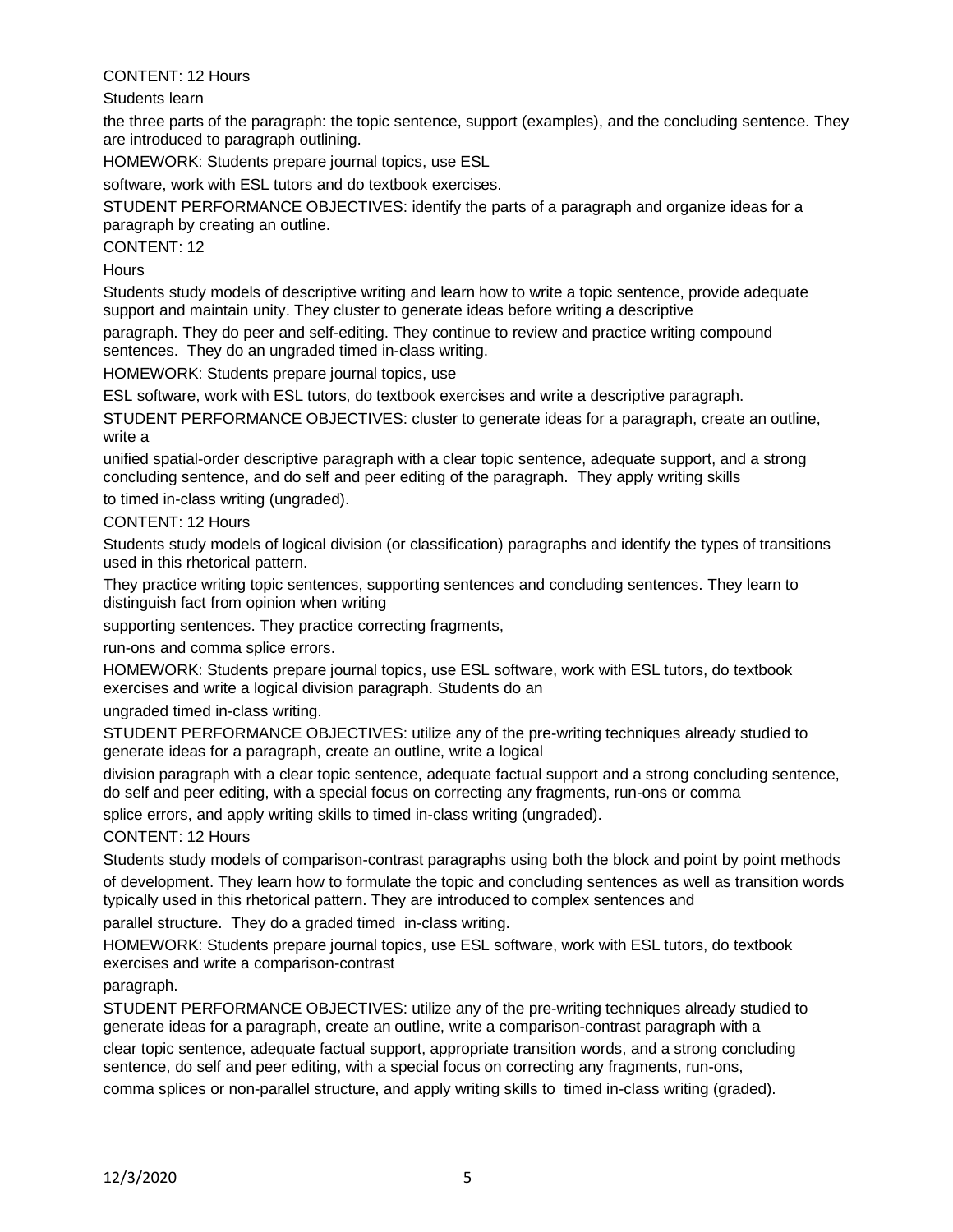# CONTENT: 10 Hours

Students are introduced to the essay, its components and organization, by

studying various models.

HOMEWORK: Students prepare journal topics, use ESL software, work with ESL tutors and do textbook exercises.

STUDENT PERFORMANCE OBJECTIVES: identify the organization and

parts of an essay.

CONTENT: 2 Hours

Review for final exam and completion of Ed Plans.

HOMEWORK: Students use ESL software, work with ESL tutors, do textbook exercises and complete Ed Plans.

**STUDENT** 

PERFORMANCE OBJECTIVES: prepare for the final exam by reviewing: the steps in the writing process, prewriting techniques, outlining, the organizational patterns of narrative, descriptive, logical

division and comparison-contrast paragraphs and a basic academic essay, the concepts of unity and parallelism, the use of transitions, the distinction between fact and opinion, simple, compound and

complex sentences, and the correction of

fragments, run-ons and comma splice errors. Students provide a copy of their completed Ed Plans to the instructor.

CONTENT: 2 Hours

FINAL EXAM

## **METHODS OF INSTRUCTION:**

There will be lecture, discussion of readings and writing samples, small group work, pair work for peer revision, small group and individual tutoring sessions, extensive out-of-class writing assignments, in-class timed writing, weekly journal writing, and use of appropriate grammar and editing computer software programs.

## **OUT OF CLASS ASSIGNMENTS:**

Required Outside Hours:

Assignment Description:

Students prepare journal topics, use ESL software, work with ESL tutors, and do textbook exercises. They will also make an appointment with a counselor to create an Ed Plan.

## **METHODS OF EVALUATION:**

Writing assignments Percent of total grade: 65.00 % 65 % to 80 % Written Homework; Term or Other Papers; Other: Paragraphs, self-evaluation Skill demonstrations Percent of total grade: 10.00 % Percent range of total grade: 10 % to 25 % Performance Exams Objective examinations Percent of total grade: 10.00 % Percent range of total grade: 10 % to 30 % Multiple Choice; True/False; Completion